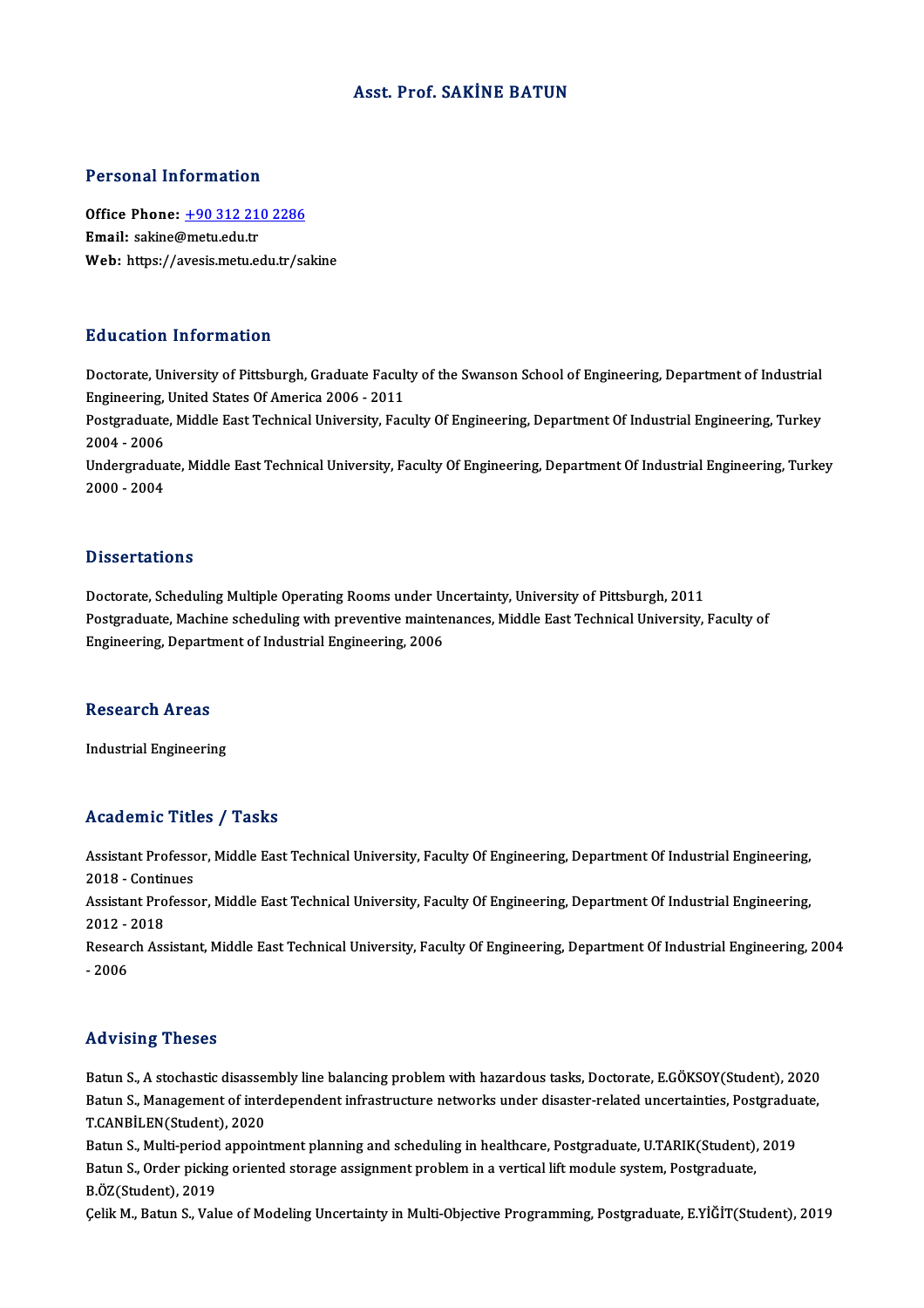BATUN S., Closed-loop supply chain network design under demand, return and quality uncertainty, Postgraduate,<br>K.RiCE(Student), 2017 **BATUN S., Closed-loop s**<br>K.BİÇE(Student), 2017<br>BATUN S. Nurse sebadı BATUN S., Closed-loop supply chain network design under demand, return and quality uncertainty, Postgraduate,<br>K.BİÇE(Student), 2017<br>BATUN S., Nurse scheduling and rescheduling problem under uncertainty, Postgraduate, E.KAR

BATUN S., Nurse scheduling and rescheduling problem under uncertainty, Postgraduate, E.KARPUZ(Student), 2015<br>Articles Published in Journals That Entered SCI, SSCI and AHCI Indexes

rticles Published in Journals That Entered SCI, SSCI and AHCI Indexes<br>I. Closed-loop supply chain network design under demand, return and quality uncertainty<br>Rise K. Batun S. res 1 assiste<br>Closed-loop su<br>Biçe K., Batun S.<br>Computers and Closed-loop supply chain network design under demand, return and<br>Biçe K., Batun S.<br>Computers and Industrial Engineering, vol.155, 2021 (Journal Indexed in SCI)<br>Ontimel Liver Assentance for Bisk Sonsitive Batients Biçe K., Batun S.<br>Computers and Industrial Engineering, vol.155, 2021 (Journal Indexed in SCI)<br>II. Optimal Liver Acceptance for Risk-Sensitive Patients BATUN S., Schaefer A. J., Bhandari A., Roberts M. S. Optimal Liver Acceptance for Risk-Sensitive Patients<br>BATUN S., Schaefer A. J. , Bhandari A., Roberts M. S.<br>SERVICE SCIENCE, vol.10, no.3, pp.320-333, 2018 (Journal Indexed in SSCI)<br>Besessessing trades ffs inherent to simul BATUN S., Schaefer A. J. , Bhandari A., Roberts M. S.<br>SERVICE SCIENCE, vol.10, no.3, pp.320-333, 2018 (Journal Indexed in SSCI)<br>III. Reassessing tradeoffs inherent to simultaneous maintenance and production planning<br>Patur SERVICE SCIENCE, vol.<br>Reassessing tradeof<br>Batun S., Maillart L. M.<br>Production and Opera Reassessing tradeoffs inherent to simultaneous maintenance and production planning<br>Batun S., Maillart L. M.<br>Production and Operations Management, vol.21, no.2, pp.396-403, 2012 (Journal Indexed in SCI)<br>Operating neam pooli Batun S., Maillart L. M.<br>Production and Operations Management, vol.21, no.2, pp.396-403, 2012 (Journal Inde<br>IV. Operating room pooling and parallel surgery processing under uncertainty<br>Ratur S. Dantan B. T. Huschka T. B. S Production and Operations Management, vol.21, no.2, pp.396-403, 2012 (Journal Indexed in SCI)<br>Operating room pooling and parallel surgery processing under uncertainty<br>Batun S., Denton B. T. , Huschka T. R. , Schaefer A. J. Operating room pooling and parallel surgery processing under uncertainty<br>Batun S., Denton B. T. , Huschka T. R. , Schaefer A. J.<br>INFORMS Journal on Computing, vol.23, no.2, pp.220-237, 2011 (Journal Indexed in SCI)<br>Single V. Single machine scheduling with preventive maintenances INFORMS Journal on<br>Single machine sch<br>Batun S., Azizoğlu M.<br>INTERNATIONAL JOL

INTERNATIONAL JOURNAL OF PRODUCTION RESEARCH, vol.47, no.7, pp.1753-1771, 2009 (Journal Indexed in SCI) Batu<br>INTE<br>SCI)

# Articles Published in Other Journals

- **Tricles Published in Other Journals<br>I. Nurse Scheduling and Rescheduling Under Uncertainty** Nurse Scheduling<br>Nurse Scheduling<br>Karpuz E., Batun S.<br>Hacettane Üniversi Nurse Scheduling and Rescheduling Under Uncertainty<br>Karpuz E., Batun S.<br>Hacettepe Üniversitesi İktisadi ve İdari Bilimler Fakültesi Dergisi, vol.38, no.1, pp.75-95, 2020 (National Refreed Karpuz E., Batun S.<br>Hacettepe Üniversit<br>University Journal)<br>Accianing Bogion Hacettepe Üniversitesi İktisadi ve İdari Bilimler Fakültesi Dergisi, vol.<br>University Journal)<br>II. Assigning Regions to Sales Representatives at Pfizer Turkey<br>Petup S. Költeelen M
- University Journal)<br>Assigning Regions<br>Batun S., Köksalan M.<br>INFOPMS Transaction Batun S., Köksalan M.<br>INFORMS Transactions on Education, vol.9, no.2, pp.70-83, 2009 (Refereed Journals of Other Institutions)

# Books&Book Chapters

- ooks & Book Chapters<br>I. Assigning Regions to Sales Representatives at Pfizer Turkey<br>Kökselan M. Patur S Köksalan M., Batun S.<br>Köksalan M., Batun S.<br>in: Multinle Criteria D. Assigning Regions to Sales Representatives at Pfizer Turkey<br>Köksalan M., Batun S.<br>in: Multiple Criteria Decision Making and Aiding (International Series in Operations Research & Management<br>Science Vel 274), Huber S. Ceiger Köksalan M., Batun S.<br>in: Multiple Criteria Decision Making and Aiding (International Series in Operations Research & Management<br>Science, Vol. 274), Huber S.,Geiger M.,de Almeida A., Editor, Springer, London/Berlin , Zug,
- in: Multiple Criteria Decision Making and Aiding (International Series in Operations<br>Science, Vol. 274), Huber S.,Geiger M.,de Almeida A., Editor, Springer, London/Berli<br>II. Optimization in Healthcare Delivery Modeling: Me Science, Vol. 274), Huber S., Geiger M., de Almeida A., Editor, Springer, London/Berlin , Zug, pp.221-230, 2019<br>II. Optimization in Healthcare Delivery Modeling: Methods and Applications<br>Batun S., Beğen M. A. Optimization in Healthcare Delivery Modeling: Methods and Applications<br>Batun S., Beğen M. A.<br>in: Handbook of Healthcare Operations Management (International Series in Operations Research & Management<br>Sejange Vel 194), Pria

Batun S., Beğen M. A.<br>in: Handbook of Healthcare Operations Management (International Series in Operations Research<br>Science, Vol. 184), Brian T. Denton, Editor, Springer, London/Berlin , New York, pp.75-119, 2013 Science, Vol. 184), Brian T. Denton, Editor, Springer, London/Berlin , New York, pp.75-119, 2013<br>Supported Projects

Supported Projects<br>BATUN S., BİLGİÇ U. T. , Project Supported by Higher Education Institutions, Çok Dönemli Randevu Çizelgeleme Problemi<br>İsin Bassal Programlama Vaklasımları, 2016, 2017 BATUN S., BİLGİÇ U. T. , Project Supported by Highe<br>BATUN S., BİLGİÇ U. T. , Project Supported by Highe<br>İçin Rassal Programlama Yaklaşımları, 2016 - 2017